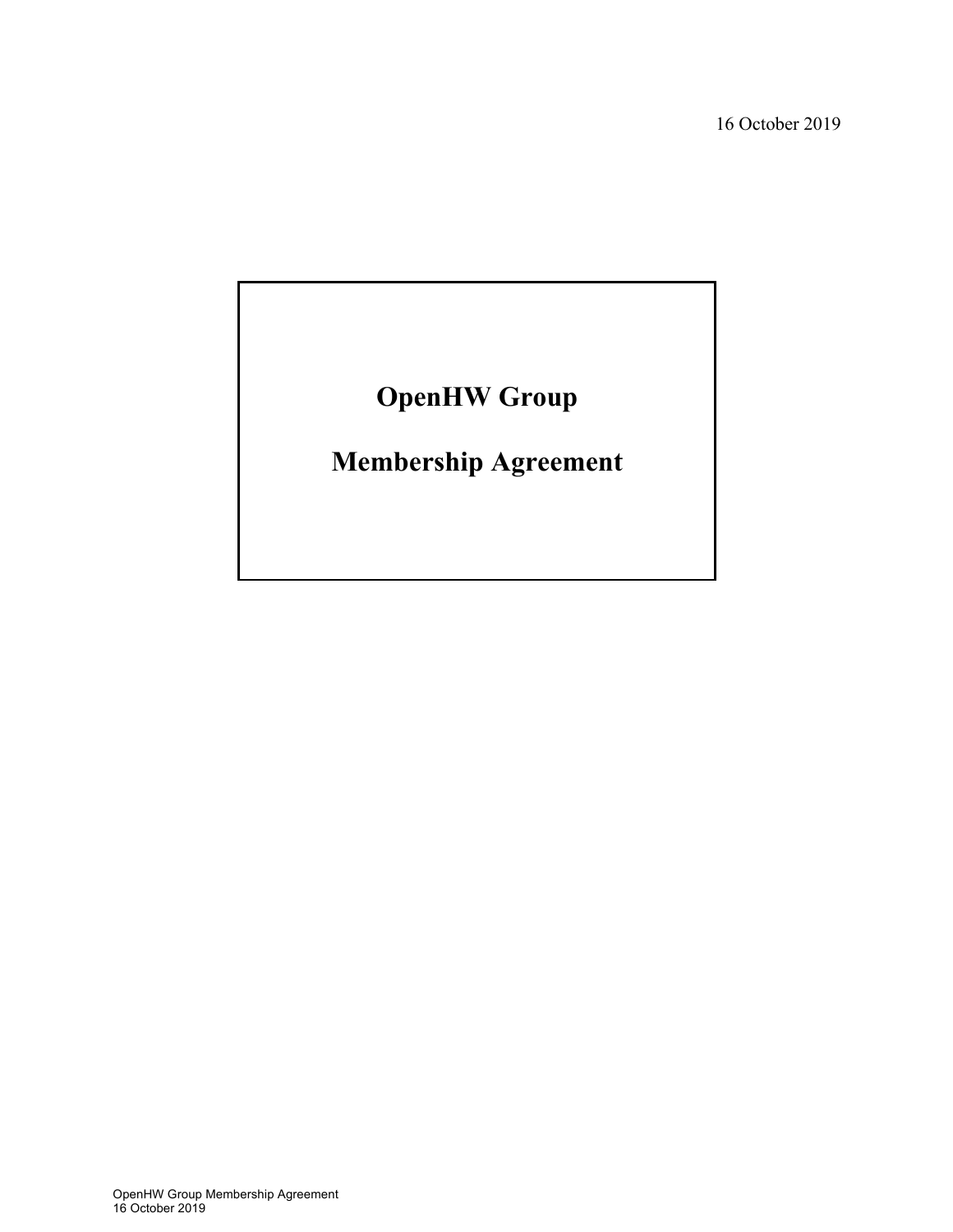# **Contents**

| <b>Section</b> | Page |
|----------------|------|
| Article 1 -    |      |
| 1.1            |      |
| 1.2            |      |
| Article 2 -    |      |
| 2.1            |      |
| 2.2            |      |
| 2.3            |      |
| 2.4            |      |
| 2.5            |      |
| 2.6            |      |
| 2.7            |      |
| 2.8            |      |
| Article 3 -    |      |
| 3.1            |      |
| 3.2            |      |
| 3.3            |      |
| 3.4            |      |
| 3.5            |      |
| 3.6            |      |
| Article 4 -    |      |
| 4.1            |      |
| Article 5 -    |      |
| 5.1            |      |
| 5.2            |      |
| Article 6 -    |      |
| 6.1            |      |
| 6.2            |      |
| Article 7 -    |      |
| 7.1            |      |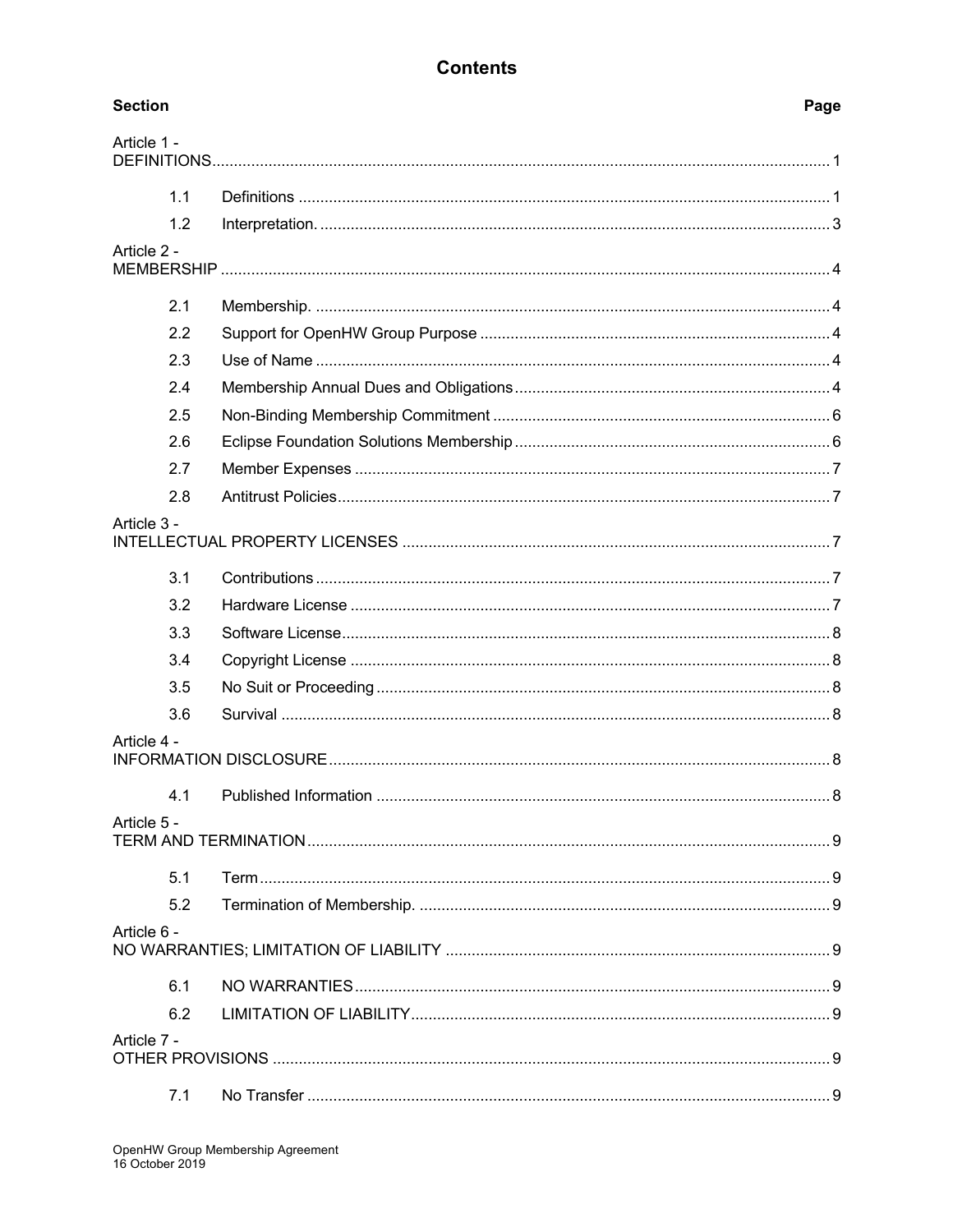# **Contents**

## **Section**

# Page

| 7.2         |  |
|-------------|--|
| 7.3         |  |
| 7.4         |  |
| 7.5         |  |
| 7.6         |  |
| 7.7         |  |
| 7.8         |  |
| 7.9         |  |
| 7.10        |  |
| Article 8 - |  |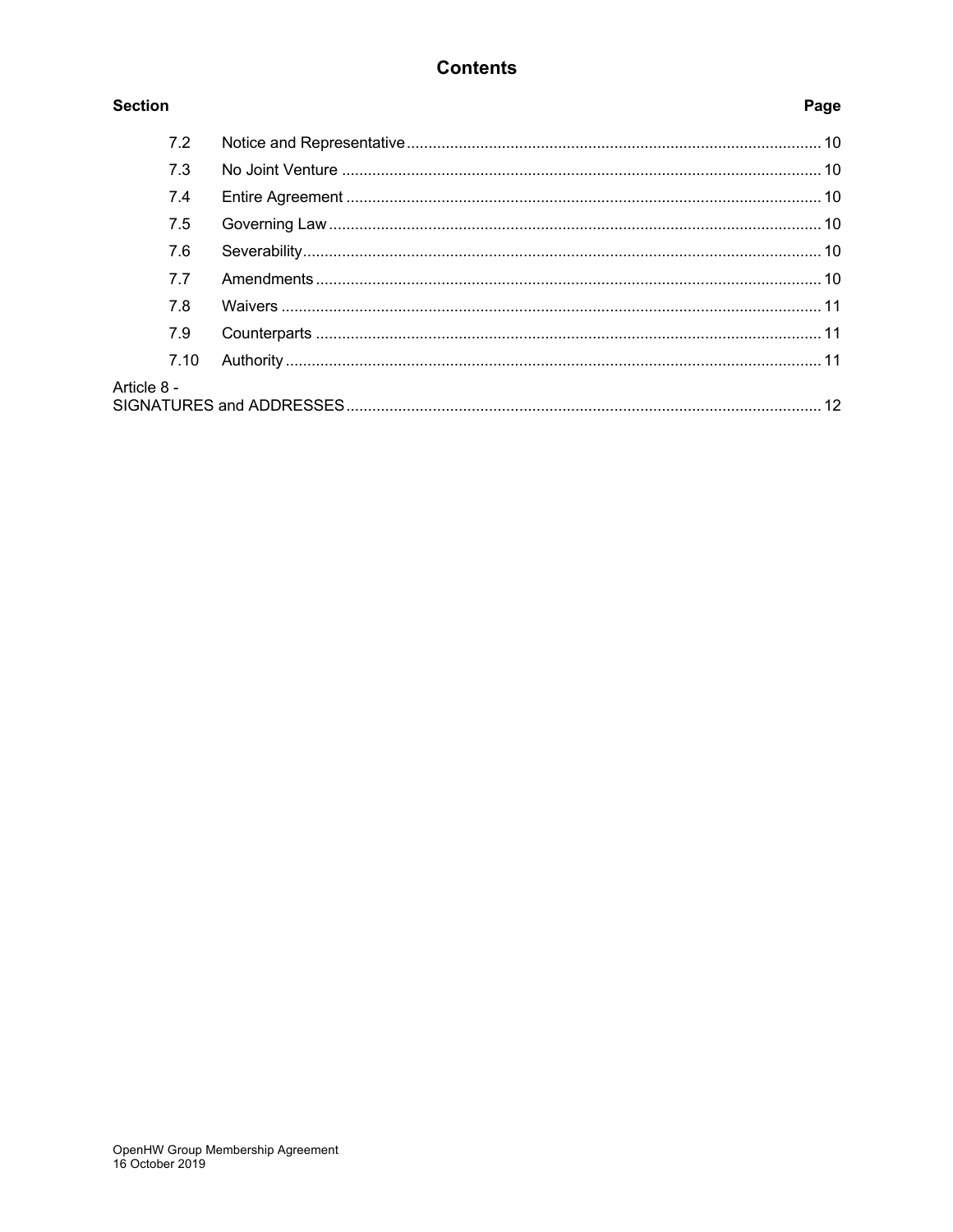# **OpenHW Group Membership Agreement**

This OpenHW Group Membership Agreement ("Agreement") is made and entered into by and between the OpenHW Group a federal not-for-profit corporation incorporated under the Act (defined below), and the undersigned Member (defined below) that has executed this Agreement and is effective with respect to the undersigned Member on the Effective Date ("Effective Date") as described in Article 8 hereof.

For good and valuable consideration, the receipt and sufficiency of which are hereby acknowledged, Corporation (defined below) and Member agree as follows:

## **Article 1 - DEFINITIONS**

#### 1.1 Definitions

In this Agreement, unless the context otherwise specifies or requires:

- (a) **Act** means the *Canada Not-for-profit Corporations Act*, S.C. 2009, c.23, including the regulations made pursuant to the Act, as from time to time amended and every statute that may be substituted therefor and, in the case of such substitution, any references in the Agreement of the Corporation to provisions of the Act shall be read as references to the substituted provisions therefor in the new statute or statutes;
- (b) **Affiliate** means any Person that, as of the Effective Date, directly or indirectly, through one or more intermediaries, controls the Member, is controlled by the Member or is under common control with the Member, for so long as such Person remains an Affiliate of the Member. For purposes of this definition, "control" as to an entity means possession, directly or indirectly, of the power to direct or cause the direction of the management and policies of such entity whether through the ability to exercise voting power, by contract or otherwise;
- (c) **Articles** means the original or restated articles of incorporation or articles of amendment, amalgamation, continuance, reorganization, arrangement or revival of the Corporation;
- (d) **By-laws** means the By-laws of the Corporation as amended from time to time, and which are in force and effect;
- (e) **Code of Conduct** means such policy consistent with the By-Laws as may be approved from time to time by the board of directors of the Corporation relating to the standards, rules, guidelines and values that govern and guide ethical business behaviour of the directors, officers, members and employees of the Corporation in respect of the fundamental principles, vision, mission and goals of the Corporation, the maintenance and preservation of the Corporation's high standards of professional integrity towards clients, colleagues, partners, Members and the general public and the interactions among such persons and entities;
- (f) **Corporation** means **OpenHW Group**, a federal not-for-profit corporation incorporated under the Act;
- (g) **Contribution** means the written submission, written disclosure or confirmation in writing of an oral submission or disclosure of any Licensable hardware or software technical information, design elements, source form, object form, proposed designs or improvements, recommendations, comments or other materials by a Member and/or its Affiliates to the Corporation, Technical Working Group or relevant technical subcommittee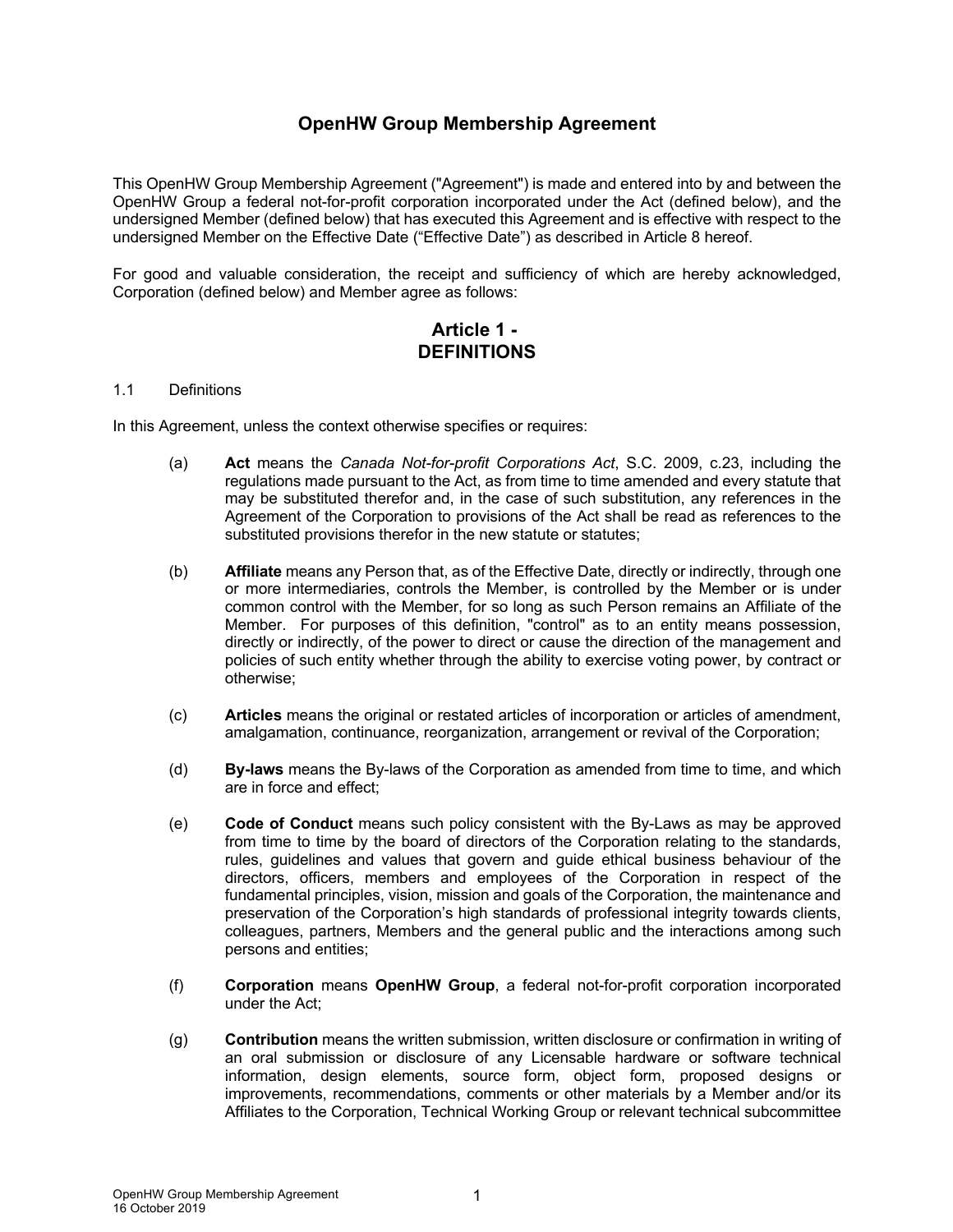for the sole purpose of consideration and adoption by the Corporation for inclusion in a Distribution including any such submission or disclosure or confirmation by email or text or posting on any Corporation website, online repository, server or other electronic transmission but excluding any submissions or disclosures that are conspicuously marked or otherwise designated by the owning Member as "Not a Contribution" or words of similar import;

- (h) **Copyrights** means collectively any and all copyrights, registered and unregistered, as well as applications for registration, including in and to works of authorship and all other rights corresponding thereto throughout the world, whether published or unpublished, including rights to prepare, reproduce, perform, display and distribute copyrighted works and copies, compilations and derivative works thereof;
- (i) **Copyright License** is defined in Article 3 hereof;
- (j) **Distribution** means free and open-source hardware or software intellectual property and related technologies distributed by the Corporation;
- (k) **Hardware License** is as defined in Article 3 hereof;
- (l) **Intellectual Property Rights** means any and all rights in any intellectual property and intangible industrial property rights, including any and all Patents, Copyrights, Moral Rights, Trademarks, Trade Secrets, mask work rights, industrial rights, and database rights; and any and all rights similar, corresponding or equivalent to any of the foregoing anywhere in the world;
- (m) **Licensable** means, with respect to a Patent or a claim of a Patent which would be necessarily infringed by the use or sale of a Distribution, the ability (whether through ownership, license or otherwise) of the contributing Member to grant a License to the Corporation with respect to such Patent or claim without violating any law, rule, regulation or other legal obligation or breaching any agreement with a third party in existence at the time of such grant, and without the payment of other than de minimis royalties or other fees by Member to any unaffiliated third parties;
- (n) **License** and **Licenses** means each and all of the licenses granted by the Member or by the Corporation under Article 3 of this Agreement;
- (o) **Marketing Working Group** means the committee created to promote the development and adoption of the Corporation's free and open-source intellectual property and surrounding hardware and software throughout global and local communities
- (p) **Member** means the signatory to this Agreement, that has been accepted for membership in the Corporation;
- (q) **Members** means all Persons, regardless of membership class, who have executed an OpenHW Group Membership Agreement in the form of this Agreement and whose membership has not terminated pursuant to Section 5 of this Agreement, including Members who may become Members following the admission of the undersigned Member;
- (r) **Moral Rights** means any and all rights of paternity, attribution, integrity, disclosure and withdrawal and any other rights that may be known as or referred to as "moral rights" or any similar rights under any applicable law, whether under copyright, trademark, unfair competition, defamation, right of privacy, contract, tort or other legal or equitable theory;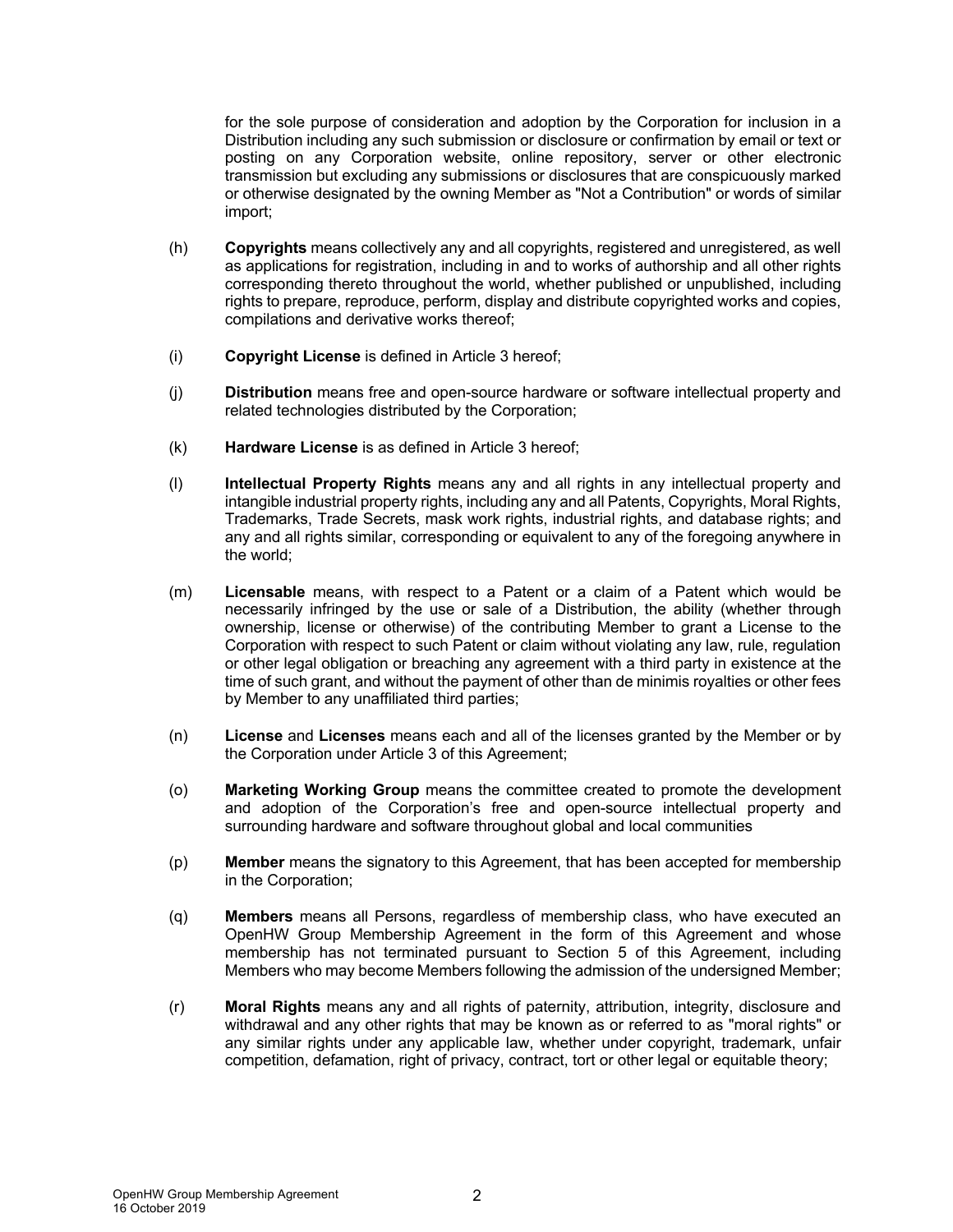- (s) **OpenHW Group Membership Agreement** means the membership agreement for participation in the OpenHW Group, as in effect and as amended from time to time, by Members and the board of directors of the Corporation;
- (t) **Patents** collectively means any and all domestic, international and foreign patents and utility models, patents pending, provisional and non-provisional patent applications, patents on file, and any and all divisions, foreign counterparts, continuations, continuations in part, reissues, continuing patent applications, re-examinations, substitutions or extensions thereof, and equivalent or similar rights anywhere in the universe in respect of inventions or discoveries;
- (u) **Person** means any individual, corporation, partnership, firm, joint venture, association, joint-stock company, trust, unincorporated organization, limited liability company or other entity;
- (v) **Regulations** means the regulations made under the Act as may be amended from time to time and every regulation that may be substituted therefor and, in the case of such substitution, any references in the By-laws of the Corporation to provisions of the regulations shall be read as references to the substituted provisions therefor in the new regulations;
- (w) **Software License** is as defined in Article 3 hereof;
- (x) **Technical Working Group** means the committee created to receive Contributions or other disclosures of any technical information, proposed designs or improvements, recommendations, comments and other materials with respect to the Corporation's free and open-source intellectual property and surrounding hardware and software;
- (y) **Trademarks** means trade names, trademarks and service marks (registered and unregistered), trade dress and similar rights, and applications to register any of the foregoing; and
- (z) **Trade Secrets** collectively means any and all trade secrets under applicable law and other rights in know-how and confidential or proprietary information, processing or manufacturing or technical information, and any and all documentation, data and/or databases related thereto.

#### 1.2 Interpretation.

This Agreement shall, unless the context otherwise requires, be construed and interpreted in accordance with the following:

- (a) all terms contained and which are defined in the Act, the Regulations, or the By-laws shall have the meanings given to such terms in the Act, Regulations or By-laws;
- (b) words importing the singular number only shall include the plural and *vice versa*; and the word "**person**" shall include bodies corporate, corporations, companies, partnerships, syndicates, trusts and any number of aggregate of persons;
- (c) each of the parties has had this Agreement reviewed by its own legal counsel and no provision of this Agreement shall be interpreted or construed against any party because such party or its counsel was the drafter thereof;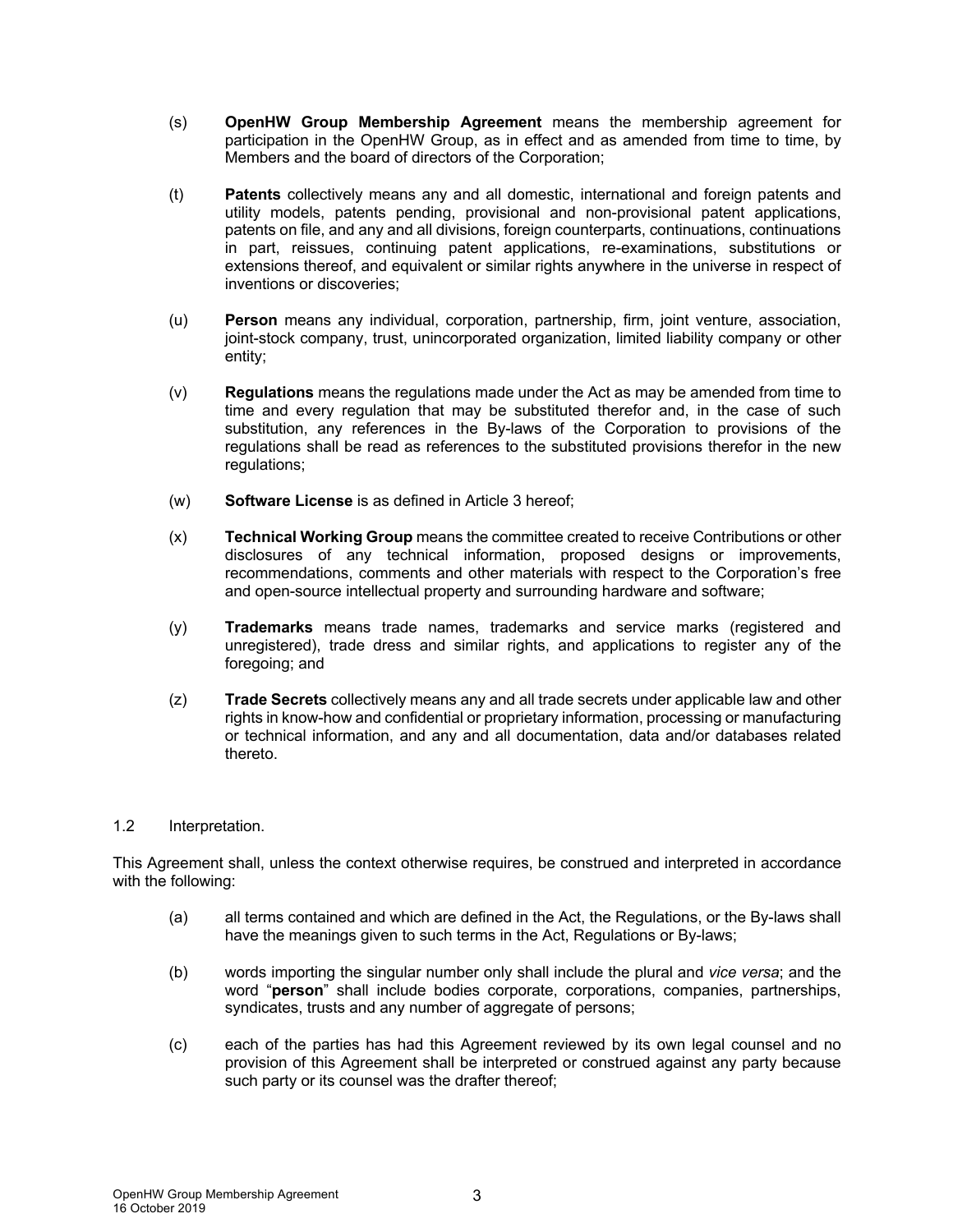- (d) notwithstanding any contrary provision of this Agreement, whenever the words "include," "includes" or "including" or any other variation are used in this Agreement, such words shall be deemed to be followed by the words "without limitation";
- (e) the headings used in the Agreement are inserted for reference purposes only and are not to be construed or taken into account in construing the terms or provisions thereof or to be deemed in any way to clarify, modify or explain the effect of any such terms or provisions; and
- (f) if any of the provisions contained in the Agreement are inconsistent with those contained in the Articles or the Act, the provisions contained in the Articles or the Act, as the case may be, shall prevail.

The term "**contracts, documents or instruments in writing**" as used in this Agreement shall include deeds, mortgages, hypothecs, charges, conveyances, transfers and assignments of property, real or personal, immovable or movable, agreements, releases, receipts and discharges for the payment of money or other obligations, conveyances, transfers and assignments of shares, share warrants, stocks, bonds, debentures or other securities and all paper writings.

# **Article 2 - MEMBERSHIP**

#### 2.1 Membership.

Subject to the terms and conditions of this Agreement and the By-laws, Member agrees to be a Member of Corporation with the rights and obligations set forth in this Agreement and the By-laws. Member has reviewed, hereby approves and agrees to abide by the terms of this Agreement and the By-laws. The membership classification of Member is as set forth in this Agreement and confirmed in writing by the Corporation.

#### 2.2 Support for OpenHW Group Purpose

During the term of its membership in the Corporation, Member is expected to support the Specific Purpose of the OpenHW Group as defined in the Articles and By-laws of the Corporation.

## 2.3 Use of Name

Member may publicly disclose that it is a Member of the Corporation. However, Member may not identify any product or service as being sanctioned by, sponsored by or authorized by the Corporation unless in accordance with policies and procedures which may be established by the Corporation. The Corporation has the right, for identification purposes, to include Member's name and corporate logo in any lists of Members published by the Corporation and to announce that Member is a member of the Corporation and also to use the Member's name and logo in promotional programs as determined by the Marketing Working Group.

#### 2.4 Membership Annual Dues and Obligations

As established in the Articles and the By-laws of the Corporation, there shall be four classes of membership in the Corporation: (1) Platinum Member; (2) Gold Member; (3) Silver Member; (4) Supporter Member. The following shall be the rights, privileges, restrictions and conditions of each membership class in the Corporation:

(a) **Platinum Member** A Platinum Member shall pay the annual membership dues and provide full-time-equivalent active contributors (AC) developers / engineers as shown in table 2.4- 1. Platinum Members are entitled to cast one vote on any matter presented to the Members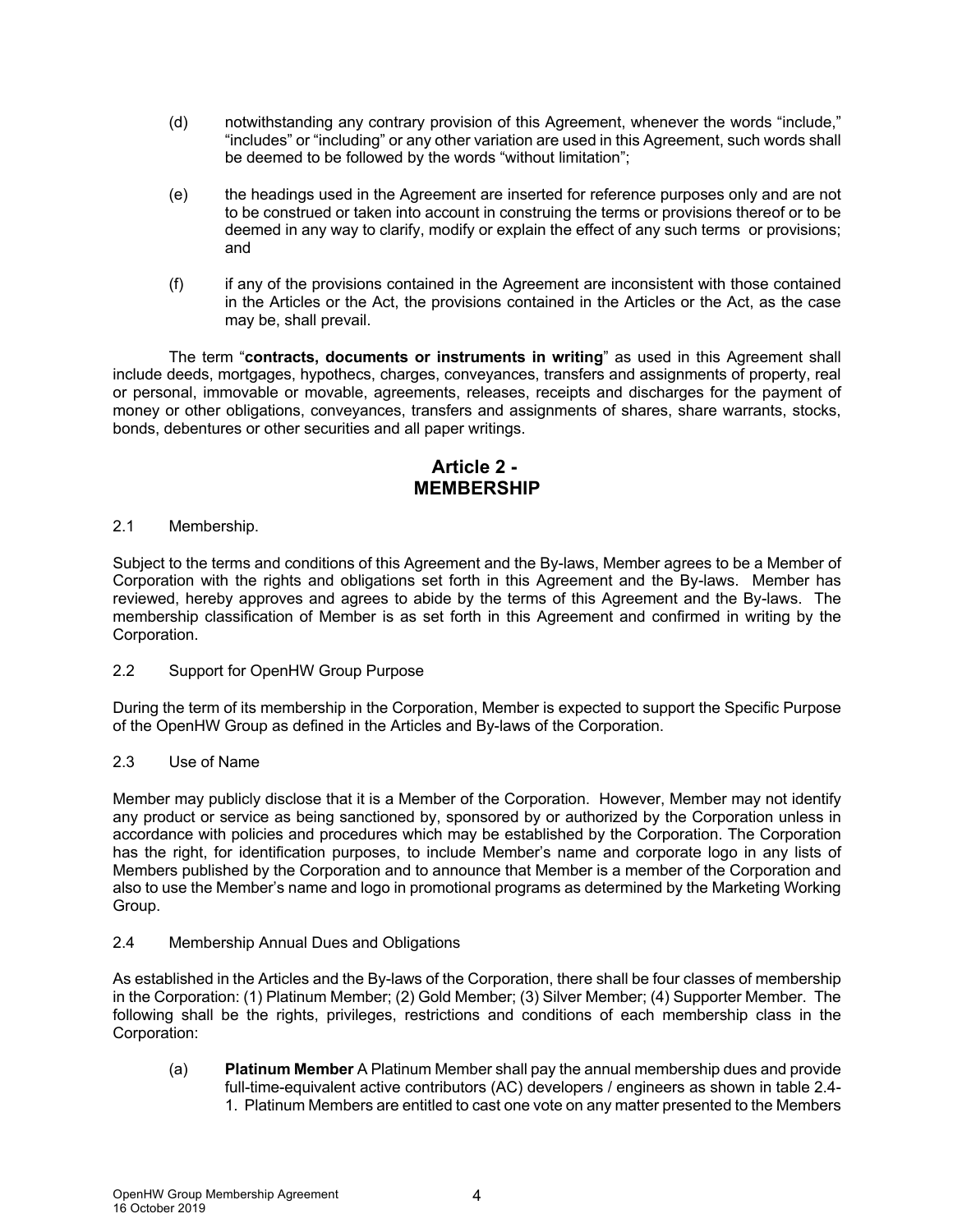(including the election of directors). An employee of a Platinum Member is eligible for board-seat elections and to serve as Chair or Vice Chair of committees;

- (b) **Gold Member** A Gold Member shall pay the annual membership dues and provide fulltime-equivalent active contributors (AC) developers / engineers as shown in table 2.4-1. Gold Members are entitled to cast one vote on any matter presented to the Members (including the election of directors). An employee of a Gold Member is eligible to serve as Chair or Vice Chair of committees;
- (c) **Silver Member** A Silver Member shall pay the annual membership dues and provide fulltime-equivalent active contributors (AC) developers / engineers as shown in table 2.4-1. Silver Members are entitled to cast one vote on any matter presented to the Members (including the election of directors); and
- (d) **Supporter Member** A Supporter Member shall pay the annual membership dues as shown in table 2.4-1 (no requirement for full-time-equivalent active contributors (AC) developers / engineers). Supporter Members are entitled to cast one vote on any matter presented to the Members (including the election of directors).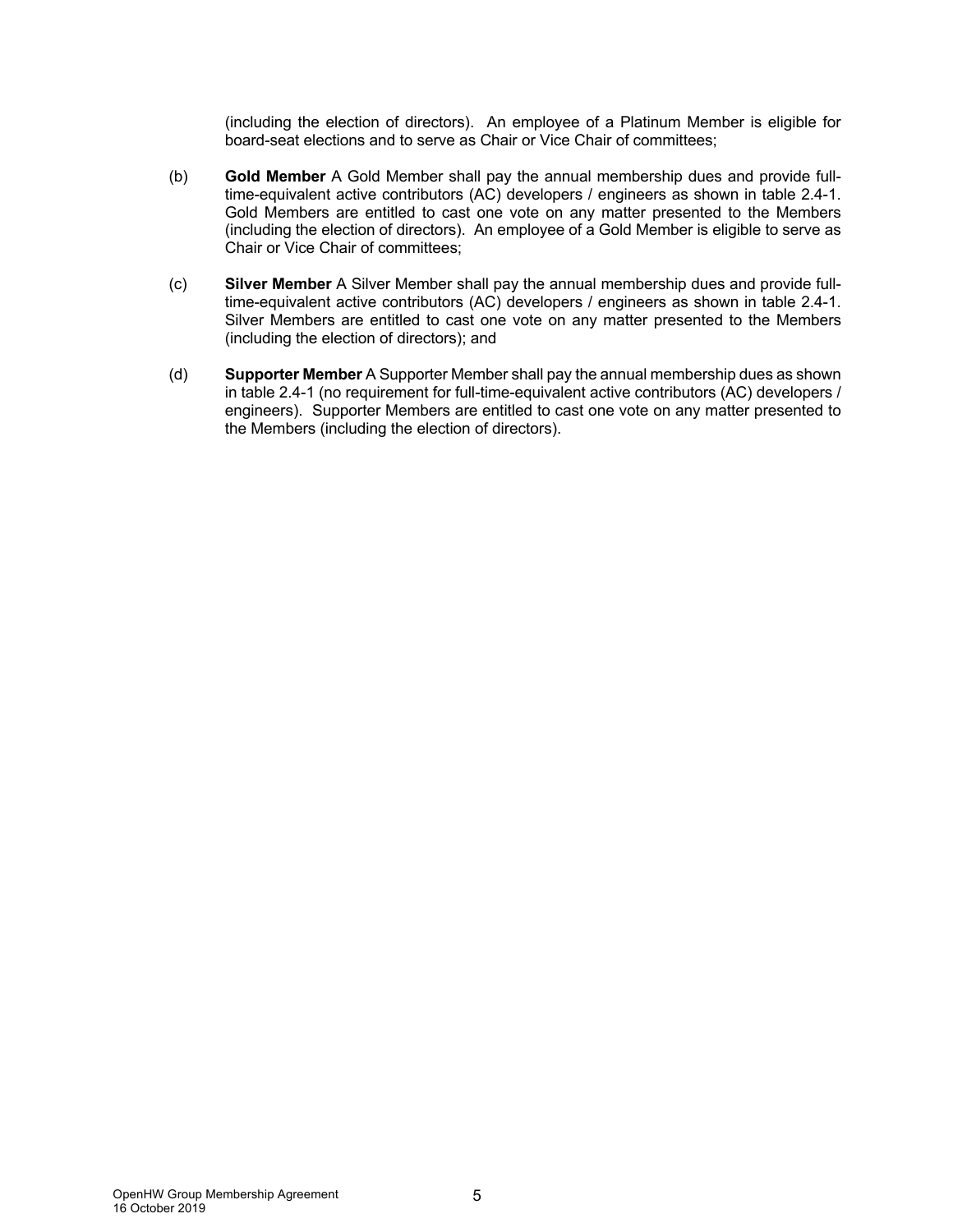| <b>Annual Revenues &amp;</b>                           | <b>Platinum</b> | Gold          | <b>Silver</b> |                  |  |
|--------------------------------------------------------|-----------------|---------------|---------------|------------------|--|
| # of Employees                                         | \$/ (ACs)       | \$/ (ACs)     | \$/ (ACs)     | <b>Supporter</b> |  |
| > \$3 billion or > 5000 employees                      | \$250K / (3)    | \$125K/(2)    | \$75K / (1.5) | \$75K            |  |
| < \$3 billion or < 5000 employees                      | \$200K / (2.5)  | \$100K/(2)    | \$50K / (1.5) | \$50K            |  |
| < \$1 billion or < 2000 employees                      | \$150K/(2)      | \$75K / (1.5) | \$37.5K/(1)   | \$37.5K          |  |
| $<$ \$500 million or $<$ 1000<br>employees             | \$100K/(1)      | \$50K/(1)     | \$25K/(1)     | \$25K            |  |
| $\leq$ \$100 million or $\leq$ 500 employees           | \$50K/(1)       | \$25K/(1)     | \$10K/(1)     | \$10K            |  |
| < \$10 million or < 100 employees                      | \$25K / (0.5)   | \$10K / (0.5) | \$5K/(0.5)    | \$5K             |  |
| < \$1 million or < 10 employees                        | \$10K           | \$5K          | \$1K          | \$1K             |  |
| Govt, Govt agencies, NGOs, etc.                        | \$25K           | \$10K         | \$5K          | \$5K             |  |
| Academic, Research or Publishing<br>Organizations, etc | \$10K           | \$5K          | \$1K          | \$1K             |  |

#### **(e) Table 2.4-1 Membership Annual Dues & Obligations**

#### 2.5 Non-Binding Membership Commitment

In order to further the Specific Purpose of the Corporation, as defined in the By-laws, Member intends to make, on a reasonable-efforts basis, a minimum 3-year term commitment for membership in the Corporation. The Corporation and Member both recognize and acknowledge this section 2.5 is nonbinding.

#### 2.6 Eclipse Foundation Solutions Membership

All Platinum, Gold and Silver level OpenHW Group memberships, (excluding Supporter level), also include a Solutions level membership in the Eclipse Foundation. For Members other than Supporter level Members,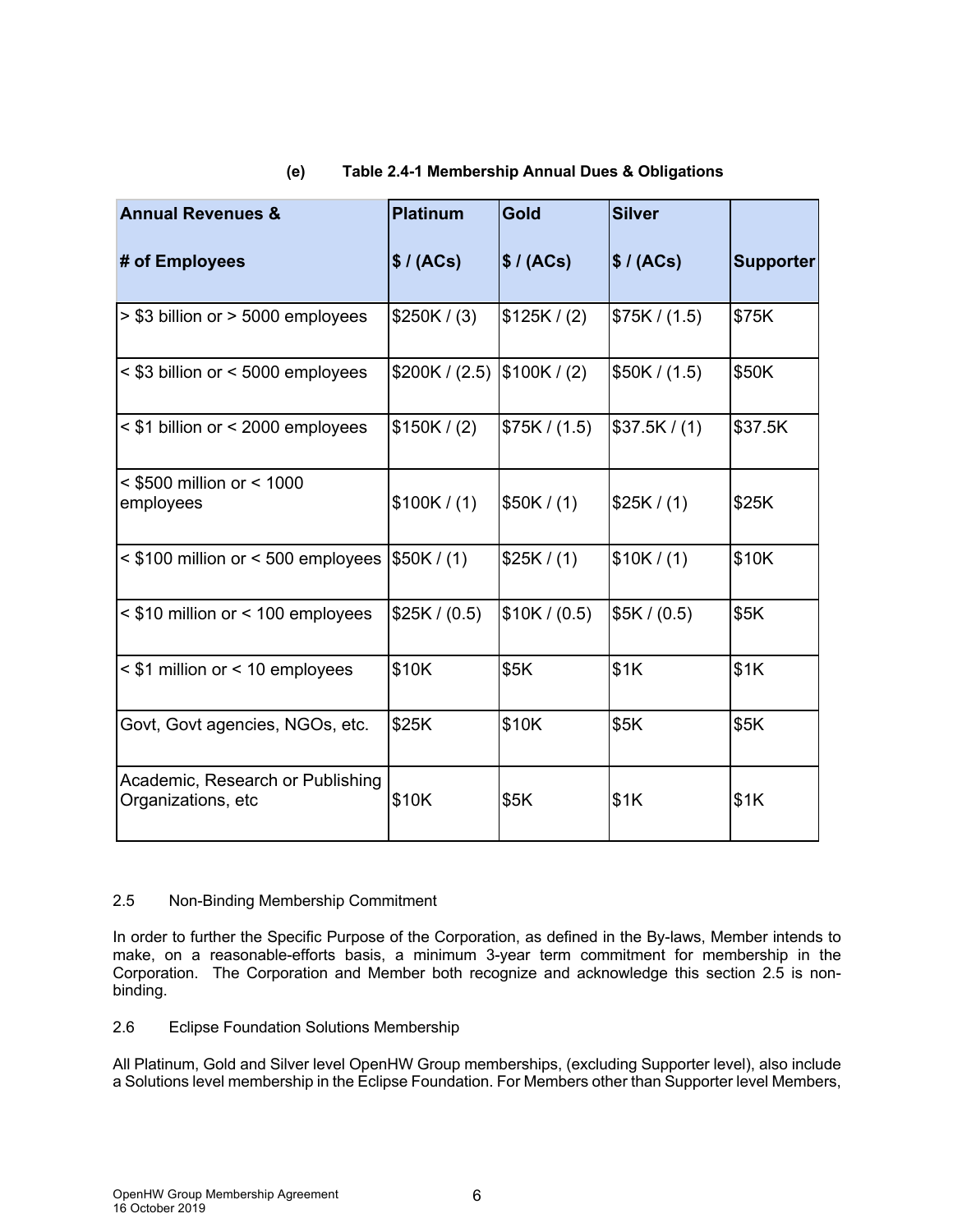the Eclipse Foundation Membership Agreement, is incorporated herein by reference in its then-current form (https://www.eclipse.org/membership/become\_a\_member)

- (a) If Member is not a Supporter level Member and is not currently party to a membership agreement with the Eclipse Foundation, then Member:
	- (i) accepts and agrees to all of the terms and conditions of the Eclipse Foundation Membership Agreement and all such terms and conditions of the Eclipse Foundation Membership Agreement are incorporated by reference and operate in this Agreement herein as if they were expressly set forth herein; and
	- (ii) agrees to participate in Eclipse Foundation at the Solutions membership level; and
	- (iii) acknowledges that Member is not required to pay additional fees directly to Eclipse Foundation for its Eclipse Foundation membership, but rather that Eclipse Foundation membership fees will be paid by the Corporation on its behalf while this agreement is in effect.
- (b) Member agrees to remain a Solutions level member of the Eclipse Foundation while this Agreement is in effect so long as Member is either a Platinum, Gold or Silver level Member.

#### 2.7 Member Expenses

Member will bear its own costs and expenses for its participation in the Corporation, such as travel, employee compensation, and incidental expenses.

#### 2.8 Antitrust Policies

Member agrees to comply with all applicable antitrust and unfair competition and other competition laws pertaining to Member's participation in the Corporation. Nothing in this Agreement will be construed to require or permit conduct that violates any antitrust or unfair competition or other competition laws in any applicable jurisdiction.

## **Article 3 - INTELLECTUAL PROPERTY LICENSES**

#### 3.1 Contributions

Member may but is not required to make Contributions on behalf of itself and its Affiliates and Member acknowledges that the Corporation including any committee or subcommittee is not required to incorporate the Contribution or any part thereof into the Corporation's Distributions. Member represents and warrants that to the best of its actual knowledge Member has the necessary rights to provide Contributions if, as and when provided. All Contributions made by Member shall be subject to the Licenses and the other provisions of this Article 3.

#### 3.2 Hardware License

Member hardware Contributions, if any, shall be licensed under the Solderpad Hardware License, Version 2.0 (https://solderpad.org/licenses/SHL-2.0/). For the avoidance of doubt, all sections of the Solderpad Hardware License, Version 2.0 are included and are not optionally applicable. Unless required by applicable law or agreed to in writing, Member hardware Contributions are provided on an "AS IS" BASIS, WITHOUT WARRANTIES OR CONDITIONS OF ANY KIND, either express or implied.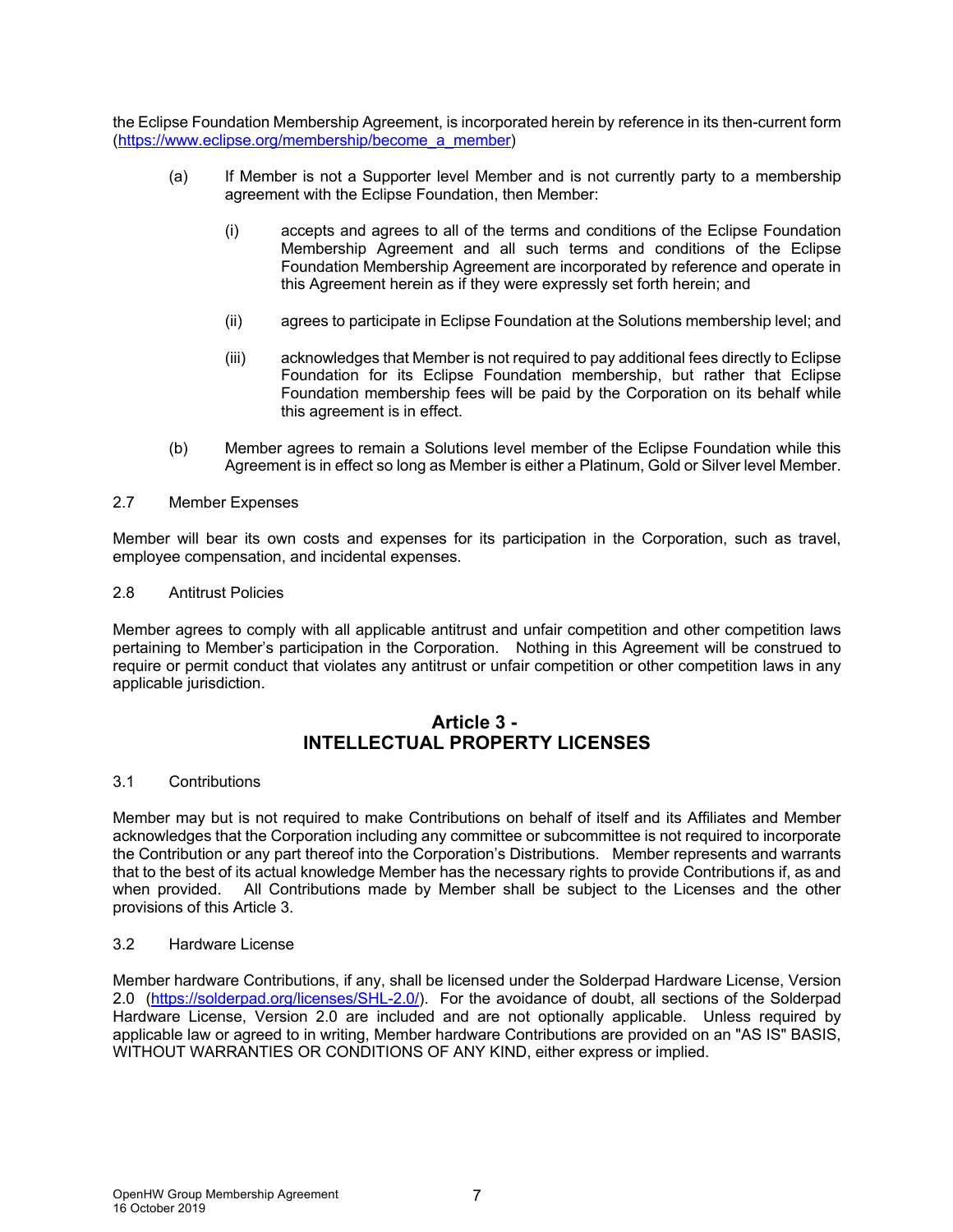#### 3.3 Software License

Member software Contributions, if any, shall be licensed under the Apache License, Version 2.0 (http://www.apache.org/licenses/LICENSE-2.0) or under the Eclipse Public License, Version 2.0 (https://www.eclipse.org/legal/epl-2.0/) and in accordance with the Eclipse Intellectual Property Policy, effective 19 June 2019 (https://www.eclipse.org/org/documents/Eclipse\_IP\_Policy.pdf). Unless required by applicable law or agreed to in writing, Member software Contributions are provided on an "AS IS" BASIS, WITHOUT WARRANTIES OR CONDITIONS OF ANY KIND, either express or implied.

#### 3.4 Copyright License

Member on behalf of itself and its Affiliates further agrees to and hereby grants to Corporation and its successors and permitted assigns a non-exclusive, perpetual, irrevocable, fully paid-up, royalty-free, nontransferable, non-assignable and sublicensable right and license throughout the world to copy, reproduce, distribute, display, perform (whether publicly or otherwise), prepare derivative works from, improve, modify, adapt and/or otherwise exploit any copyrightable matter, materials or other works constituting part of the Contribution made by Member and incorporated into a Distribution.

#### 3.5 No Suit or Proceeding

Solely with respect to Member's Intellectual Property Rights embodied in a Contribution made by such Member and which are subsequently incorporated into a Distribution, Member shall not, and shall ensure that any of its Affiliates do not file, institute, voluntarily participate in or threaten in writing to bring (in the form of a cease and desist letter or otherwise) any litigation or other adversarial proceeding in any jurisdiction at any time against any of (i) the Corporation, or (ii) the Eclipse Foundation, or (iii) other Members or their Affiliates, or (iv) any user of the Distributions who has entered into, is in compliance with, and is a licensee of the Distribution under the Licenses and other provisions of this Article 3.

#### 3.6 Survival

Notwithstanding any contrary provision hereof, all rights to Contributions and other rights granted to the Corporation by Member hereunder on its own behalf or on behalf of any Affiliate prior to the termination or expiration of this Agreement or the termination of the membership of Member in the Corporation shall survive such termination or expiration hereof or such termination of membership and continue in full force and effect.

## **Article 4 - INFORMATION DISCLOSURE**

#### 4.1 Published Information

The OpenHW Group is a free and open source software and hardware organization whose project communities publish collaboratively developed software and hardware publicly. All Contributions (including technology protected or not by patent) made by undersigned Member will be made accessible on a Corporation server and are effectively considered as disseminated to the interested public without restriction. All information contained in Member's Contributions, documents, meeting minutes, exchanges, discussions and emails that are distributed by Member for public consumption at Corporation meetings or to Corporation committees, will be made available to the interested public without restrictions.

In addition, Members remain responsible for ensuring their Contributions do not include controlled software or technology or other information that is subject to export control laws and regulations in any applicable jurisdictions, including but not limited to U.S. Export Administration Regulations (15 CFR Chapter VII, Subchapter C, Parts 730-744, EAR).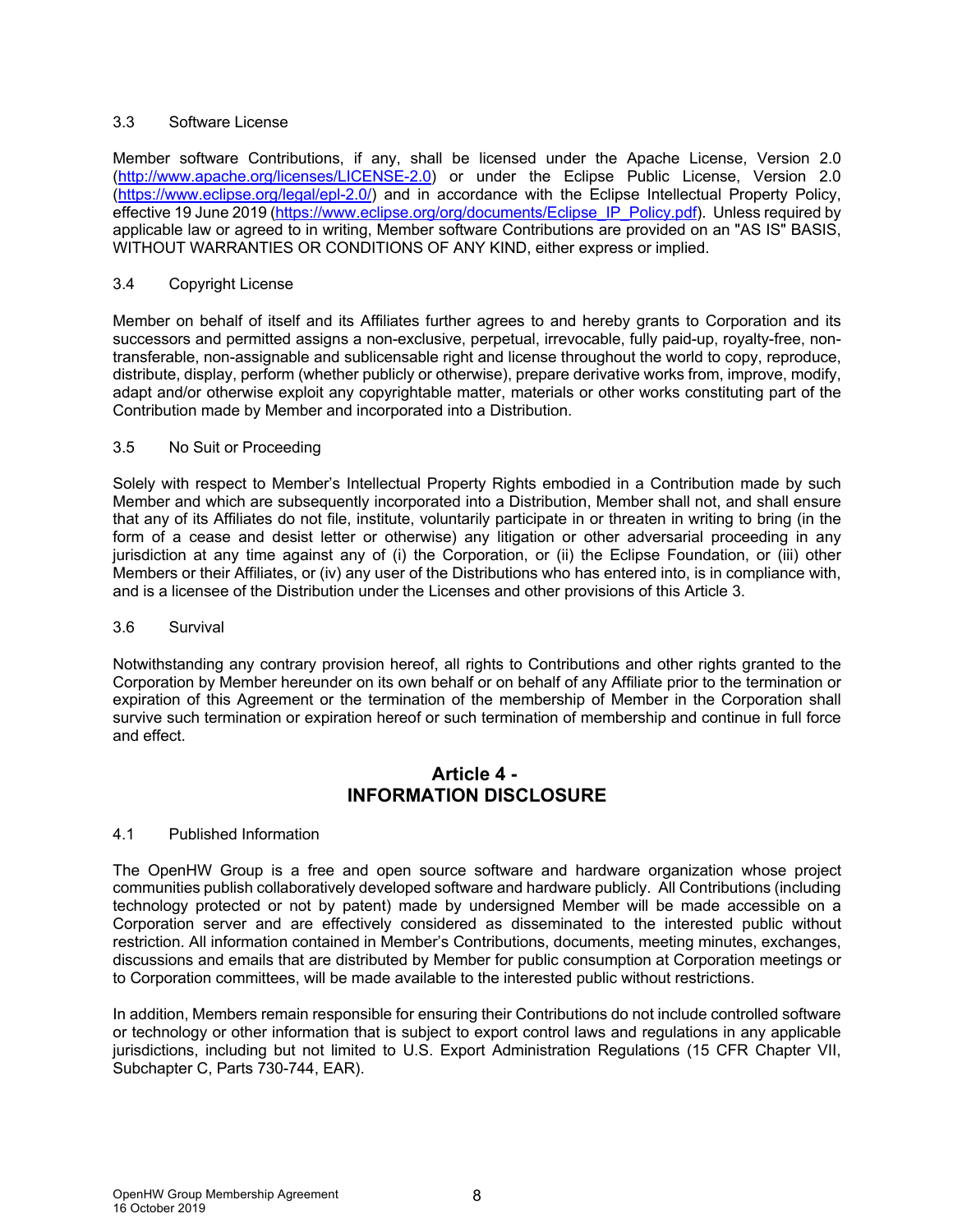## **Article 5 - TERM AND TERMINATION**

#### 5.1 Term

The Agreement will remain in full force and effect until terminated in accordance with Article 5.2 below or all the Corporation memberships have otherwise been terminated.

5.2 Termination of Membership.

The membership of Member will terminate upon the occurrence of any of the following events:

- (a) Member terminates its membership in the Corporation by providing written notice to the Corporation;
- (b) Any material breach of this Agreement by the undersigned Member or any Affiliate, not fully cured within thirty (30) days after written notice of breach by the Corporation to Member; or
- (c) Such additional grounds as then provided in the By-laws.

## **Article 6 - NO WARRANTIES; LIMITATION OF LIABILITY**

#### 6.1 NO WARRANTIES

EXCEPT AS EXPRESSLY PROVIDED IN THIS AGREEMENT, ALL CONTRIBUTIONS AND DISTRIBUTIONS PROVIDED OR RELEASED HEREUNDER ARE PROVIDED AND RELEASED "AS IS" AND WITHOUT ANY WARRANTY OF ANY KIND, INCLUDING, WITHOUT LIMITATION, ANY EXPRESS OR IMPLIED WARRANTY OF NONINFRINGEMENT, MERCHANTABILITY OR FITNESS FOR A PARTICULAR PURPOSE.

#### 6.2 LIMITATION OF LIABILITY

EXCEPT WITH RESPECT TO BREACH OF SECTION 3.5 (No Suit or Proceeding), IN NO EVENT WILL MEMBER, ANY AFFILIATE OF MEMBER OR THE CORPORATION BE LIABLE TO EACH OTHER OR ANY OTHER MEMBERS, ANY AFFILIATES OF OTHER MEMBERS OR THE CORPORATION FOR ANY INDIRECT, SPECIAL, EXEMPLARY OR CONSEQUENTIAL DAMAGES OR ANY DAMAGES FROM LOST PROFITS RELATING TO OR IN CONNECTION WITH THE DISTRIBUTIONS OR THE OTHER SUBJECT MATTER OF THIS AGREEMENT, EVEN IF ADVISED OF THE POSSIBILITY OF SUCH DAMAGES. NOTHING IN THIS AGREEMENT SHALL LIMIT THE LIABILITY OF MEMBER, MEMBER AFFILIATE OR THE CORPORATION FOR ANY MISAPPROPRIATION, INFRINGEMENT OR VIOLATION OF ANY INTELLECTUAL PROPERTY RIGHTS.

## **Article 7 - OTHER PROVISIONS**

#### 7.1 No Transfer

Member may not transfer, assign, delegate or sublicense this Agreement or any of its rights or obligations under this Agreement to any third party without the prior written consent of the Corporation. Any purported transfer, assignment, delegation or sublicense without such consent will be null and void. Notwithstanding the foregoing Member may transfer assign, delegate or sublicense this Agreement and its rights and obligations hereunder without consent from the Corporation to any of its Affiliates or to any successor to all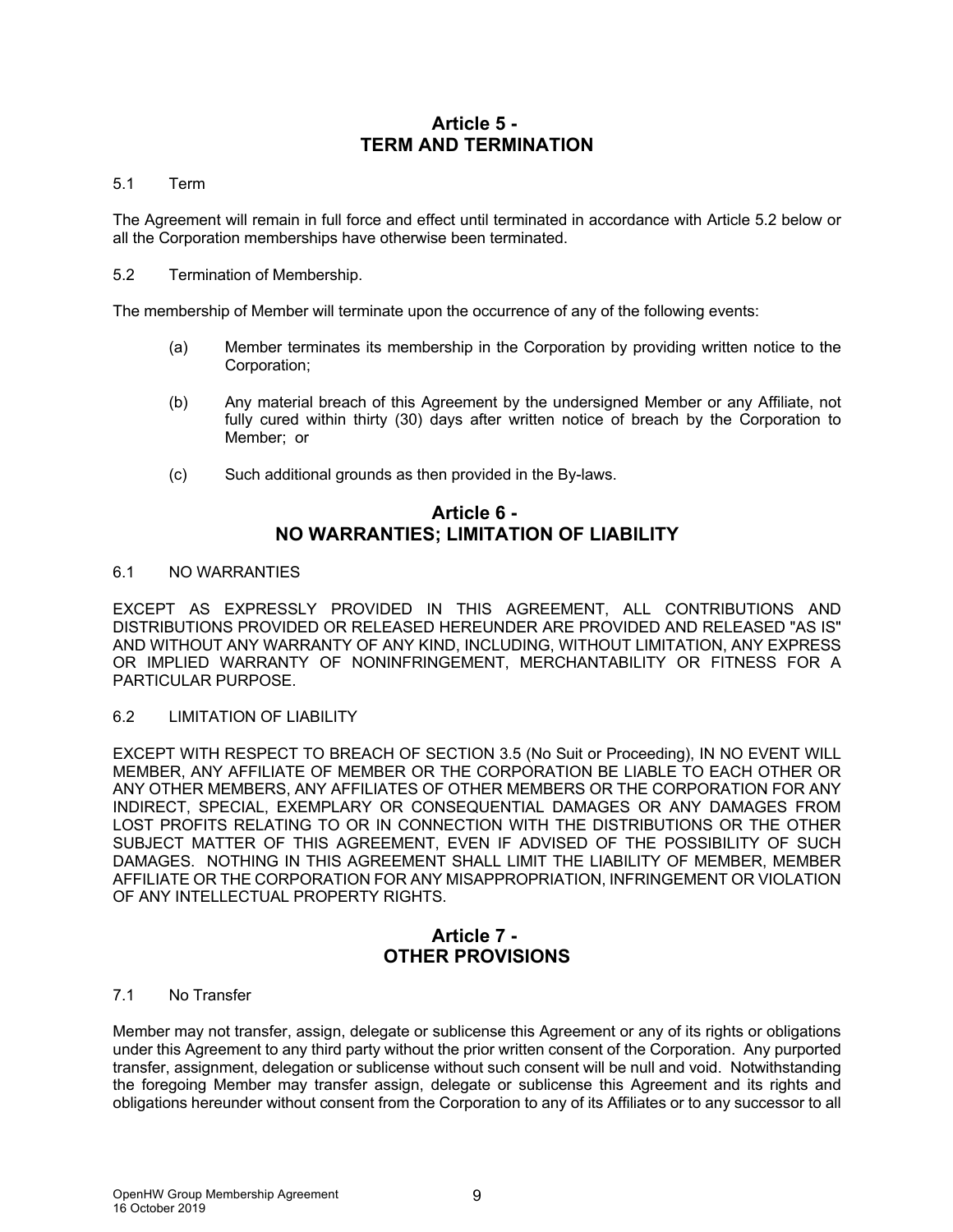or substantially all of its business unit which concerns this Agreement. Member shall inform the Corporation of any such transfer within sixty (60) days of the transfer effective date. The Corporation may transfer, assign and delegate this Agreement and all of its rights and obligations hereunder in connection with the merger or consolidation or transfer of all or substantially all of the assets of the Corporation to any successor entity provided that the assigns, successors or any controlling party of Corporation after merger or consolidation agree to be subject to the terms and conditions of this Agreement.

#### 7.2 Notice and Representative

All notices permitted or required under this Agreement must be in writing and must be sent to the address of the recipient party stated on the signature page, or such other address as the recipient party may designate by notice given in accordance with this Section. Member designates the representative identified in the signature page for the purpose of receiving notices under this Agreement. Member may change the designated representative and the address of such representative by written notice to the Corporation. If Member fails to designate a representative, notice may be sent to Member at its address stated on the signature page. Any notices made under this Agreement may be delivered by hand, by overnight courier, by electronic mail or by first class prepaid mail, addressed to Member's designated representative or to the Corporation at the addresses provided on the signature page, and such notices will be deemed delivered (i) if sent by hand or electronic mail, at the time of delivery; (ii) if sent by overnight courier, on the next business day after the date of delivery to the courier with evidence of delivery from the courier; and (iii) if sent by first class prepaid mail, three (3) business days after the date of mailing.

### 7.3 No Joint Venture

Nothing contained in this Agreement and no action taken by any Member or the Corporation will be deemed to render the Member or its Affiliates an employee, agent or representative of the Corporation or any of the other Members or their Affiliates, or will be deemed to create a partnership, joint venture or syndicate among or between any of the Members or their Affiliates or with the Corporation.

#### 7.4 Entire Agreement

This Agreement constitutes the entire agreement between the parties with respect to the subject matter contained herein, and supersedes all prior and contemporaneous understandings, agreements and representations whether oral or written between the parties with respect to such subject matter.

#### 7.5 Governing Law

All matters arising from or relating to or in connection with this Agreement will be governed by and construed under, and the legal relations among the parties hereto will be determined in accordance with, the laws of the Province of Ontario, Canada, excluding conflict-of-law principles that would cause the application of the laws of any other jurisdiction.

#### 7.6 Severability

If any provision of this Agreement is held to be invalid or unenforceable by a court of competent jurisdiction, then that provision will be enforced to the maximum extent permissible in conformance with the intent of the parties, and the remaining provisions will remain in full force and effect.

#### 7.7 Amendments

This Agreement may be amended in accordance with the requirements of the By-laws; however, in order for an amendment to be valid, it shall be in writing and signed by an authorized representative of each party.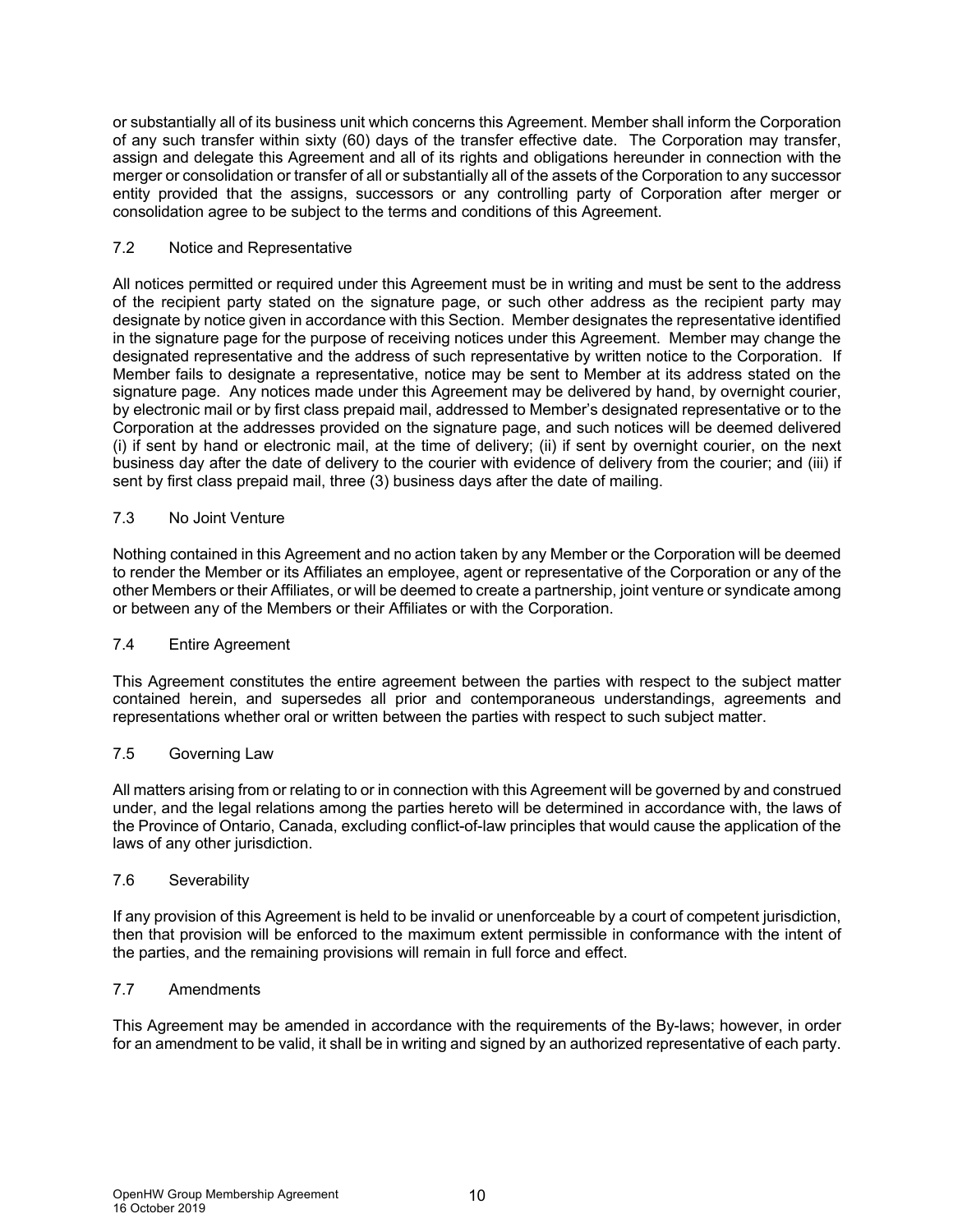#### 7.8 Waivers

The waiver by any party of a breach of any provision of this Agreement shall not be effective unless in writing and shall not be construed as a waiver of any subsequent breach of or default under the same or any other provision of this Agreement, nor shall any delay or omission on the part of either party to exercise or avail itself of any right or remedy that it has or may have hereunder operate as a waiver of any right or remedy.

#### 7.9 Counterparts

This Agreement may be executed in one or more counterparts, each of which will be deemed an original but all of which together will constitute one and the same instrument. Any signed copy of this Agreement made by reliable means (e.g., photocopy, electronic scan or facsimile) shall be deemed to be an original copy for purposes hereof.

#### 7.10 Authority

Each of the parties represents and warrants that such party has the legal power and authority to enter into and perform its obligations under this Agreement, and that this Agreement has been executed and delivered by its duly authorized officer or employee or representative, and that when executed and delivered this Agreement will constitute a valid and binding obligation of such party, and where expressly indicated, its Affiliates, and will be enforceable against such party, and where expressly indicated, its Affiliates, in accordance with its terms.